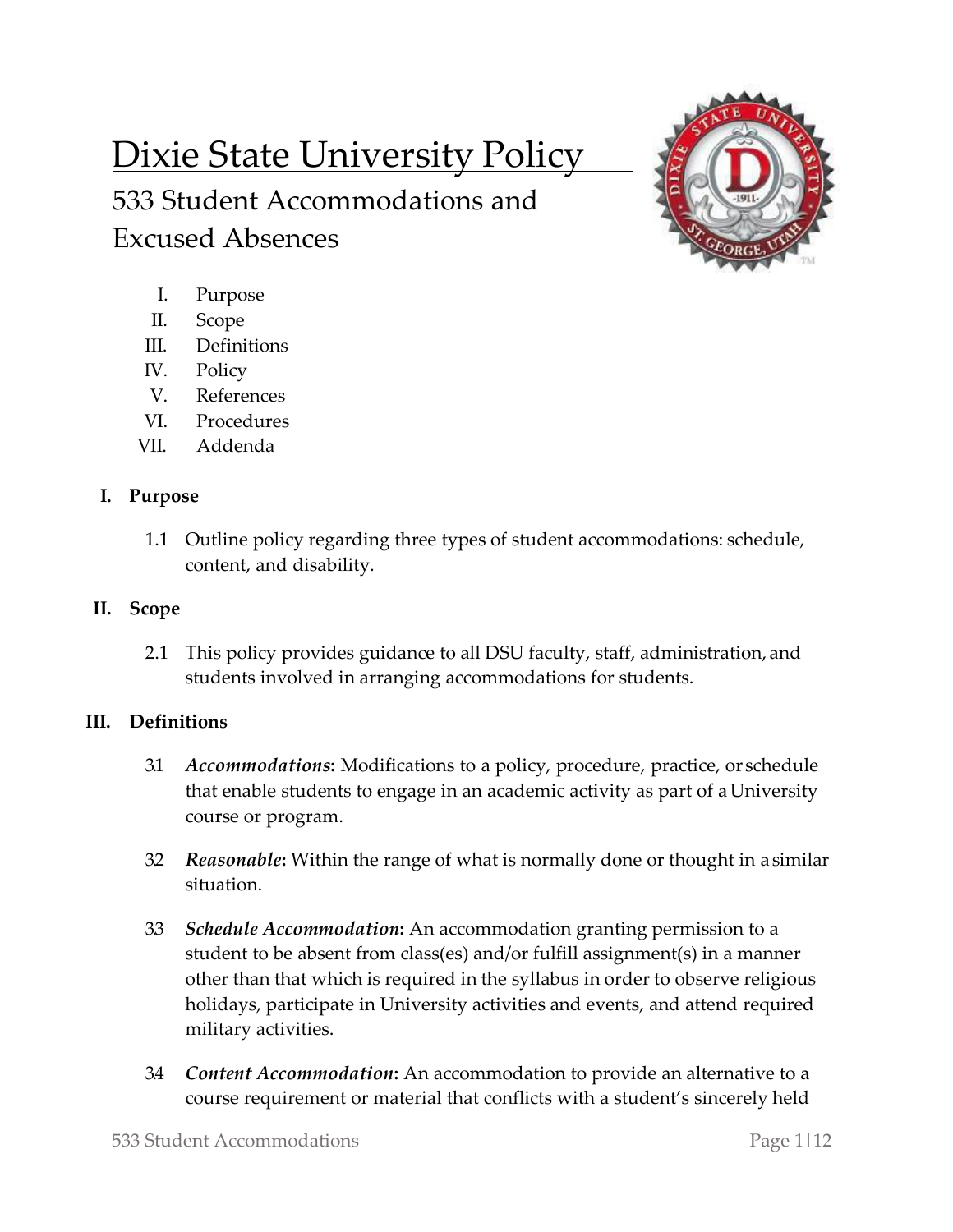core beliefs.

3.5 *Disability Accommodation***:** An accommodation for a student with adisability to be made in accordance with the Rehabilitation Act of 1973 and/or the Americans with Disabilities Act (ADA).

### **IV. Policy**

- 4.1 Student accommodations are modifications to a policy, procedure, practice, or schedule that enable students to engage in an academic activity as part of a University course or program. Reasonable requests will be considered in the form of a schedule, content, or disability accommodation.
	- 4.1.1 An accommodation is considered reasonable if the following conditions are met. The accommodation:
		- 4.1.1.1 Does not fundamentally alter the nature of the program or course.
		- 4.1.1.2 Does not present an undue financial or administrative burden on the University.
		- 4.1.1.3 Is within the range of what is normally done or thought in a particular instance.
		- 4.1.1.4 Provides an adequate means of satisfying the curricular requirement.
		- 4.1.1.5 Is fully appropriate for meeting the course objectives.
- 4.2 Two types of accommodation requests may be considered by faculty based on a student's request:
	- 4.2.1 Schedule accommodation requests to permit a student to be absent from class(es) and/or fulfill assignment(s) in a manner other than that which is required in the syllabus for the purpose of:
		- 4.2.1.1 Observance of a religious holiday.
		- 4.2.1.2 Participation in an official University event.
		- 4.2.1.3 Attendance at a required military activity.
	- 4.2.2 Content accommodation requests to provide an alternative to a course requirement or material that conflict with a student's sincerely held core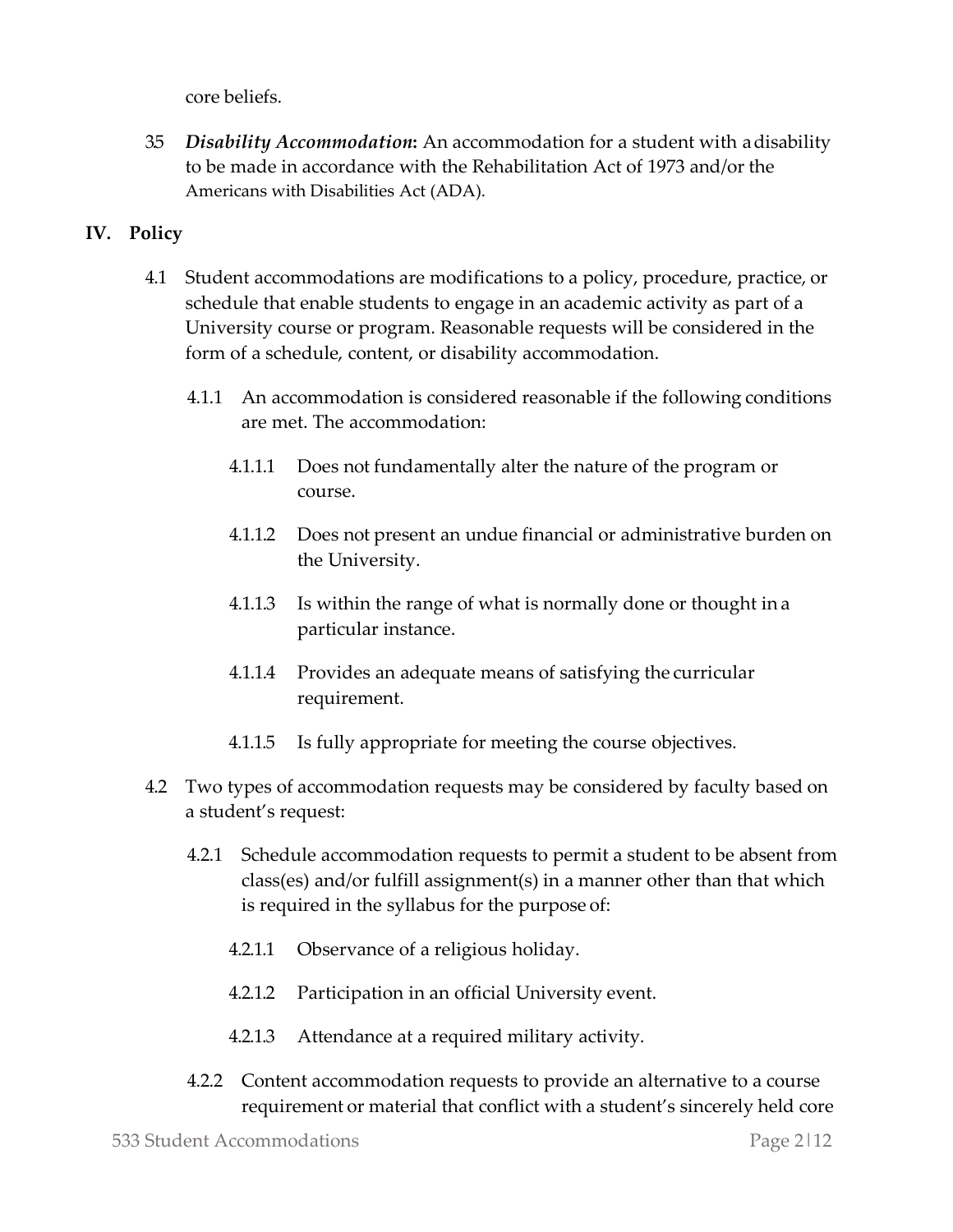beliefs.

- 4.3 An accommodation for a student with a disability to be made in accordance with the Rehabilitation Act of 1973 and/or the Americans with Disabilities Act (ADA) may be requested by a student only with written approval from the Disability Resource Center.
- 4.4 All accommodation requests must be considered in a non-discriminatory manner.
- 4.5 For the purposes of this policy, Dean's Council designates University events and activities as "official".
	- 4.5.1 Recurring events sponsored by DSU courses, departments, intercollegiate athletics, clubs, or organizations may be approved for multiple iterations within one academic year or over several years.
	- 4.5.2 Other events must be submitted by DSU faculty, staff, or students to a dean for inclusion on the Dean's Council agenda.
		- 4.5.3 A current list of University activities/events approved as "official" is available through the academic deans' offices.

### **V. References**

- *5.1* DSU Policy 633: *Faculty Rights and Responsibilities* [\(https://files.dixie.edu/sites/hr/pl/policy/633.docx?Web=1\)](https://files.dixie.edu/sites/hr/pl/policy/633.docx?Web=1)
- *5.2* DSU Policy 552: *Student Rights & Responsibilities* [\(https://files.dixie.edu/sites/hr/pl/policy/552.docx?Web=1\)](https://files.dixie.edu/sites/hr/pl/policy/552.docx?Web=1)

## **VI. Procedures**

- 6.1 Schedule Accommodations
	- 6.1.1 Attendance at classes is an integral part of the learning process. A student who is absent from class for any reason compromises his/her learning opportunities. Each student is expected to regularly and promptly attend all class sessions. A student receiving specific types of scholarships and/or tuition waivers may be required to attend all scheduled class and lab sessions to maintain their eligibility.
- 533 Student Accommodations Page 3|12 6.1.1.1 A student should register only in courses for which they have no schedule conflicts that will interfere with his/her ability to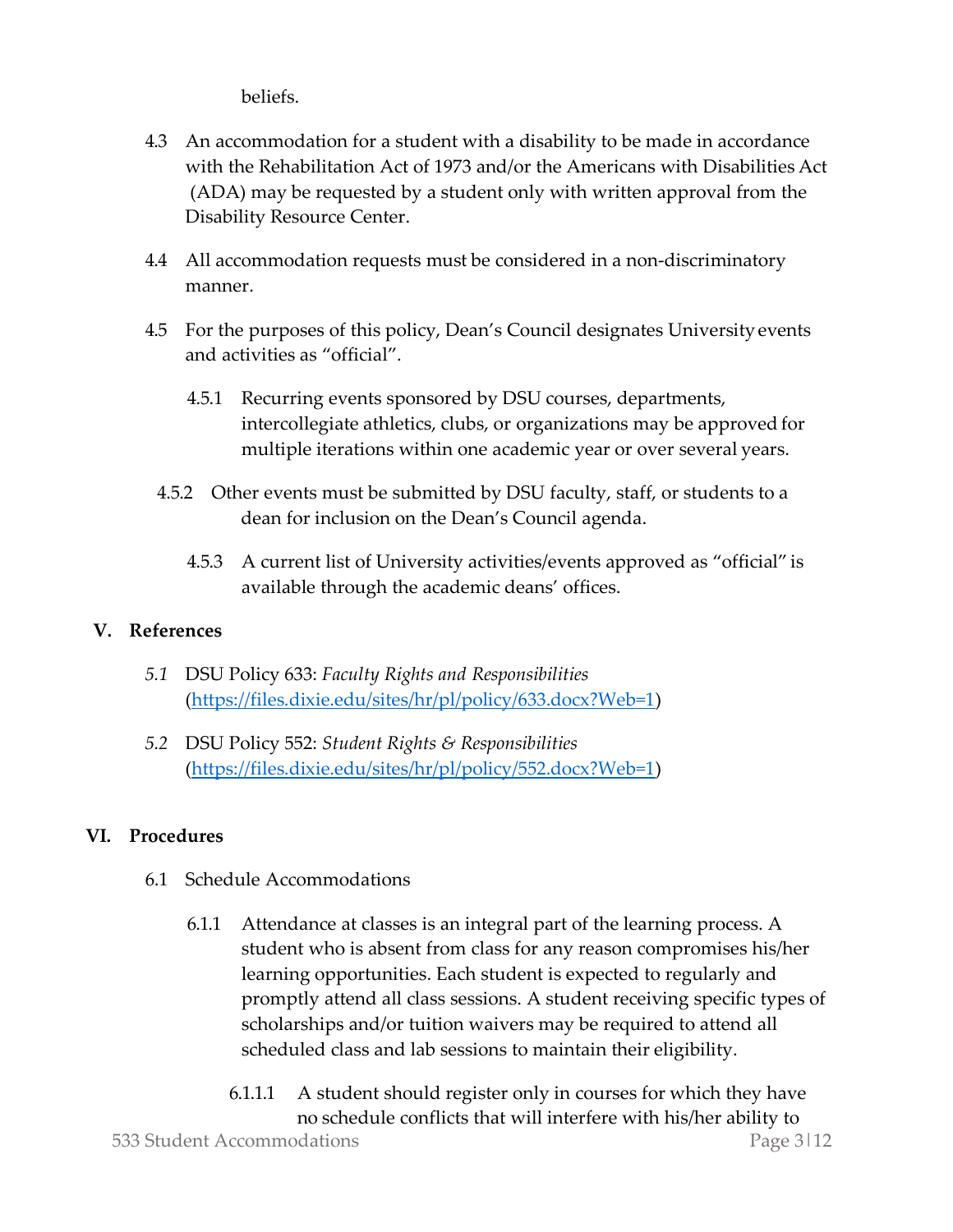complete course requirements. Each instructor is expected to clearly communicate attendance requirements in the course syllabus.

- 6.1.1.1.1 If a student misses a class session, the student has the individual responsibility to ascertain what content and/or assignments were missed.
- 6.1.1.2 Instructors are expected to make reasonable schedule accommodations when requested by a student in accordance with this policy.
	- 6.1.1.2.1 If an instructor determines there is no reasonable schedule accommodation or if the suggested accommodation is not acceptable to the student, the instructor shall inform his/her department chair of the request and the denial.
- 6.1.1.3 An instructor may require a student to submit coursework prior to the due date if the student will be absent when the work is scheduled to be completed or submitted.
- 6.1.1.4 An instructor may make a schedule accommodation forreasons other than those specified in this policy at his/her discretion but must do so fairly and equitably for all students enrolled in a course during the semester in which the schedule accommodation is given.
- 6.1.2 Religious holiday observance: a student has the right to request, in writing, a schedule accommodation for observance of a religious holiday. A student requesting an excused absence for observance of a religious holiday is encouraged to submit the request to the faculty member at the beginning of the semester.
	- 6.1.2.1 Instructors are expected to make reasonable accommodations in response to a request for observance of a religious holiday.
	- 6.1.2.2 Absences for religious holidays can always be anticipated, and an instructor has the right to insist that coursework to be missed must be completed prior to the absence.
	- 6.1.2.3 No faculty member has to honor a request for an excused absence for observance of a religious holiday submitted less than seven (7) days before the absence.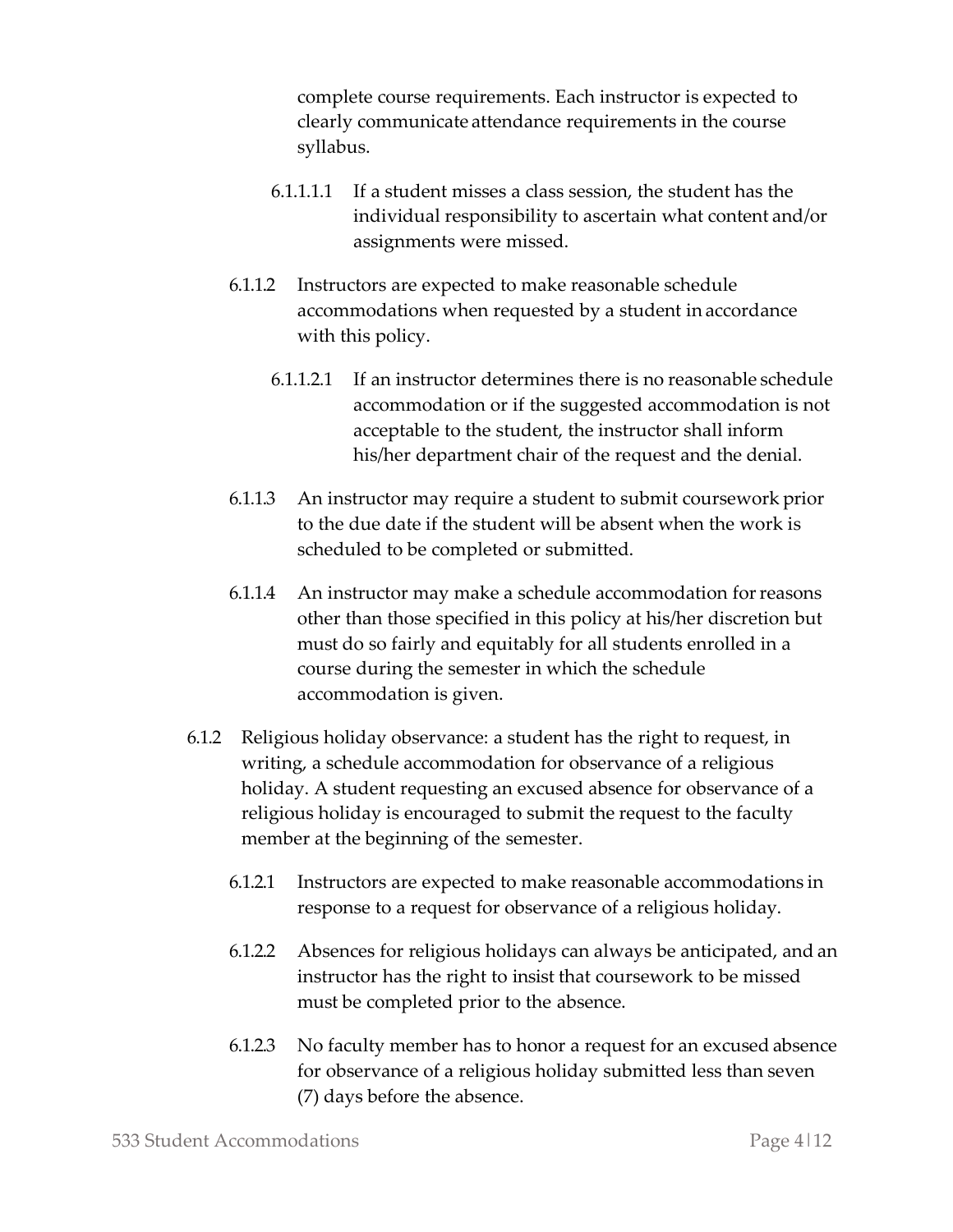- 6.1.3 A student must request a schedule accommodation for participation in an approved official University activity.
	- 6.1.3.1 Instructors are expected to make reasonable schedule accommodations in response to a request for an excused absence to participate in an approved official University activity.
- 6.1.4 Official University activity or event: a student requesting a schedule accommodation for an approved official University activity has an individual responsibility to provide the instructor in each class with official written verification of the approved official University event and his/her participation and to make arrangements for any courseworkthat will be missed.
	- 6.1.4.1 A request for schedule accommodation must be submitted in writing to the appropriate faculty member and must include the name and dates of the activity, the student's name and ID number, and the activity's sponsoring faculty or staff member.
	- 6.1.4.2 Single Event: a student requesting a one-time schedule accommodation for an event that will occur once must submita request to the instructor of each class at least seven (7) days before the activity.
	- 6.1.4.3 Recurring or Frequent Activity: by the second day of class in a semester, a student requesting schedule accommodations for a recurrent activity must submit the requestin writing, including the schedule of such absences, to the instructor of each class.
		- 6.1.4.3.1 An instructor may determine that recurring, frequent, or lengthy absences will interfere with a student's abilityto succeed in the course and recommend that the student seek an alternative.
		- 6.1.4.3.2 In addition to the initial notice at the beginning of the semester, at least seven (7) calendar days but not more than 10 calendar days prior to the absence for which a schedule accommodation is requested, the student will confer with the faculty member to arrange forcompletion and submission of work.
	- 6.1.4.4 No faculty member has an obligation to grant a request for an excused absence for an approved or unapproved official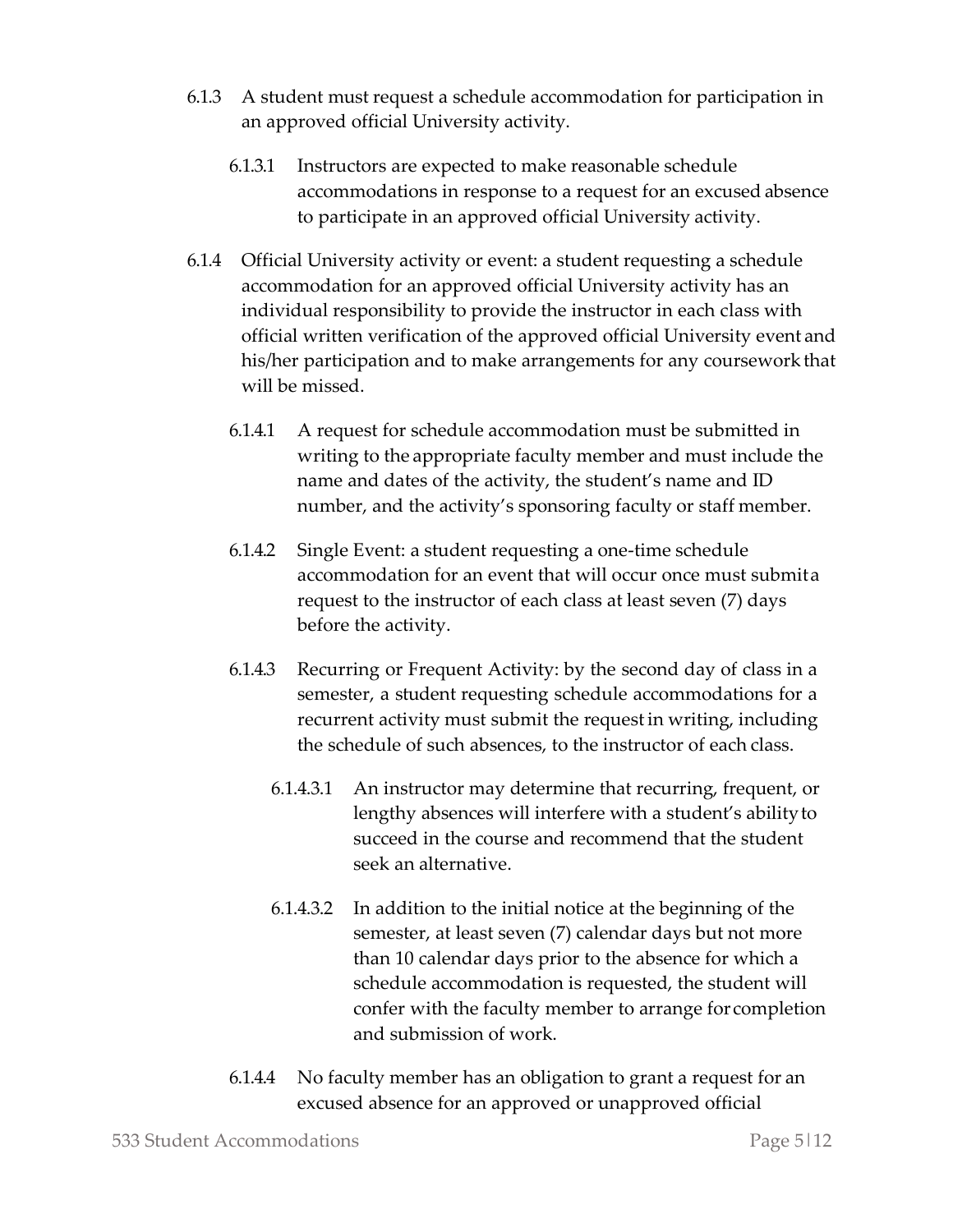University event submitted to him/her less than seven (7) calendar days before the absence, but may do so at his/her discretion insofar as such action is non-discriminatory.

- 6.1.4.5 Absences for participation in approved University activities can usually be anticipated, and the student should be prepared to complete course work prior to the absence.
	- 6.1.4.5.1 If a student has less than seven (7) calendar days' notice, the instructor may work with the student to accomplish the schedule accommodation.
- 6.1.5 Required military service: a student who is in "uniformed service" may request a schedule accommodation for short-term required military activities (deployment, activation, or mobilization) that must take place during the semester and are 14 calendar days or less in duration. If a student's absence is more than 14 calendar days in a full semester, s/he should consider doing a complete withdrawal from the semester. A student who is activated for military service should contact the Veteran's Coordinator in the Registrar's Office as soon as possible for assistance with issues concerning current classes, registration status, and/or educational benefits.
	- 6.1.5.1 The student must provide instructors with a printed copy of their "orders" to request a military activity schedule accommodation.
	- 6.1.5.2 In the event written "orders" give the student less than seven (7) calendar days from notification to the onset of the absence, instructors are still encouraged to work with the student concerning the requested schedule accommodation.
	- 6.1.5.3 An instructor may determine that recurring, frequent, orlengthy absences will interfere with a student's ability to succeed in the course and recommend that the student seek an alternative.
	- 6.1.5.4 A student who requires an extension to the original period of absence must contact the Registrar's Office, which will require verification of the required extension and then notify instructors, who may recommend that the student seek an alternative.
	- 6.1.5.5 Absences for required military activities may or may not be anticipated.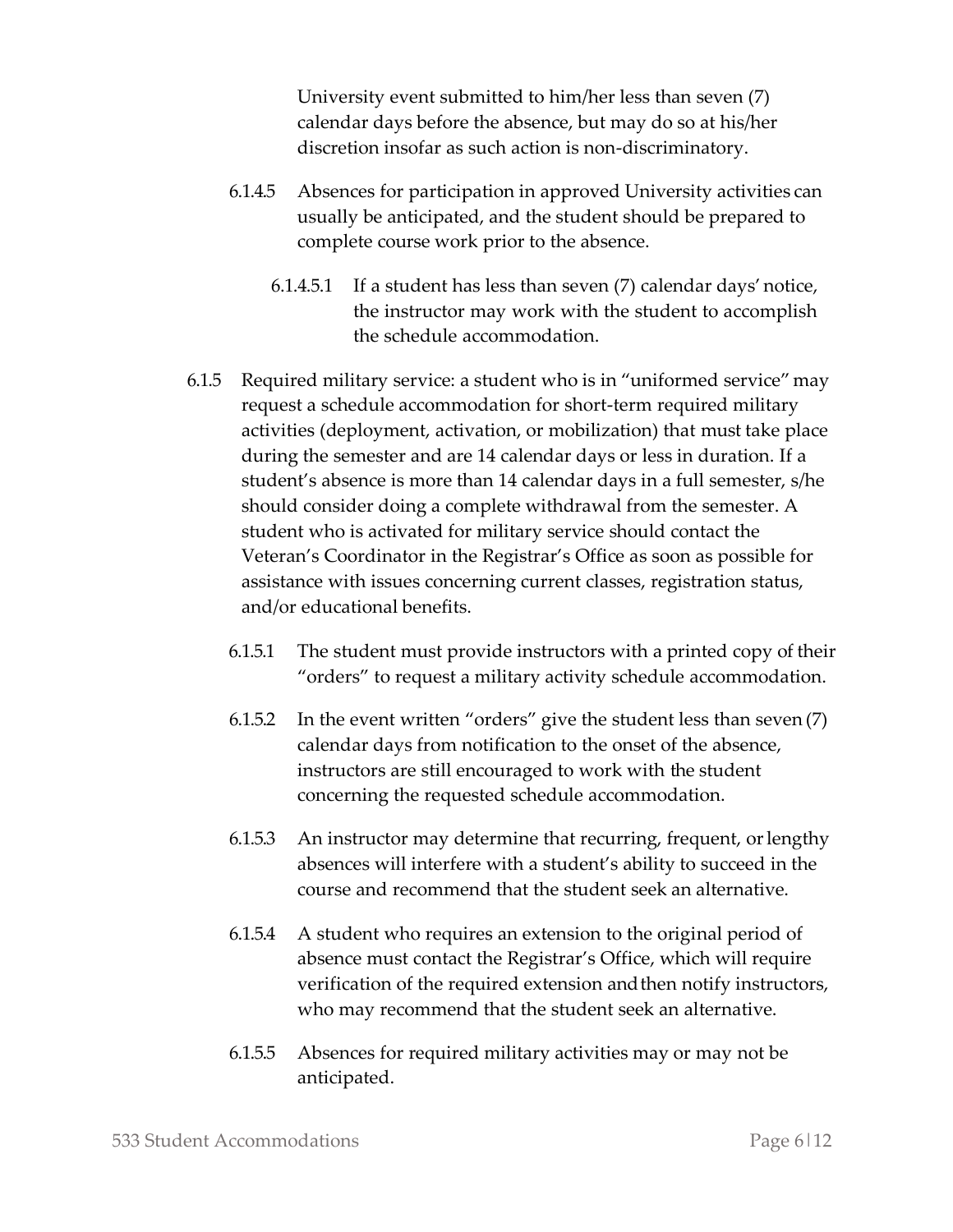- 6.1.5.5.1 A student with advance notice of a required military activity may be required to complete coursework priorto the absence.
- 6.1.5.5.2 If a student has less than seven (7) calendar days' notice (as verified by the written "orders"), the instructor should make every effort to work with the student to accomplish the schedule accommodation.
- 6.1.6 A student may appeal an instructor's decision regarding a requested scheduleaccommodation to the department chair, who will consult with the instructor and the appropriate deanbefore overriding that decision.
	- 6.1.6.1 If the department chair requires a schedule accommodation that would require additional time and/or work on the part of the instructor that the instructor does not wish to complete, the chair may not compel the instructor to complete the accommodation but will find an alternative method of fulfilling the accommodation if needed.
- 6.1.7 In accordance with the Confidentiality of Records policy and Federal regulations, faculty and staff are prohibited from widespread publication in any form other than that which is specifically allowedin such policies and regulations of the names of students participating in activities or events.
	- 6.1.7.1 Faculty, staff, and campus entities may not communicate the names of students involved in an approved official University activity unless another faculty or staff member has a legitimate educational interest, an identifiable educational relationship to the involved student, and a legitimate need to know such information in order to fulfill his/her professional responsibilities. This includes emails to distribution lists.
- 6.2 Content Accommodations
	- 6.2.1 Consistent with the principles of academic freedom, the faculty, collectively andindividually, has the responsibility for determining the content of the curriculum based on their disciplinary and pedagogical expertise and experience.
	- 6.2.2 Each student must understand and be able to articulate ideas and theories that are important to discourse in the academic discipline of a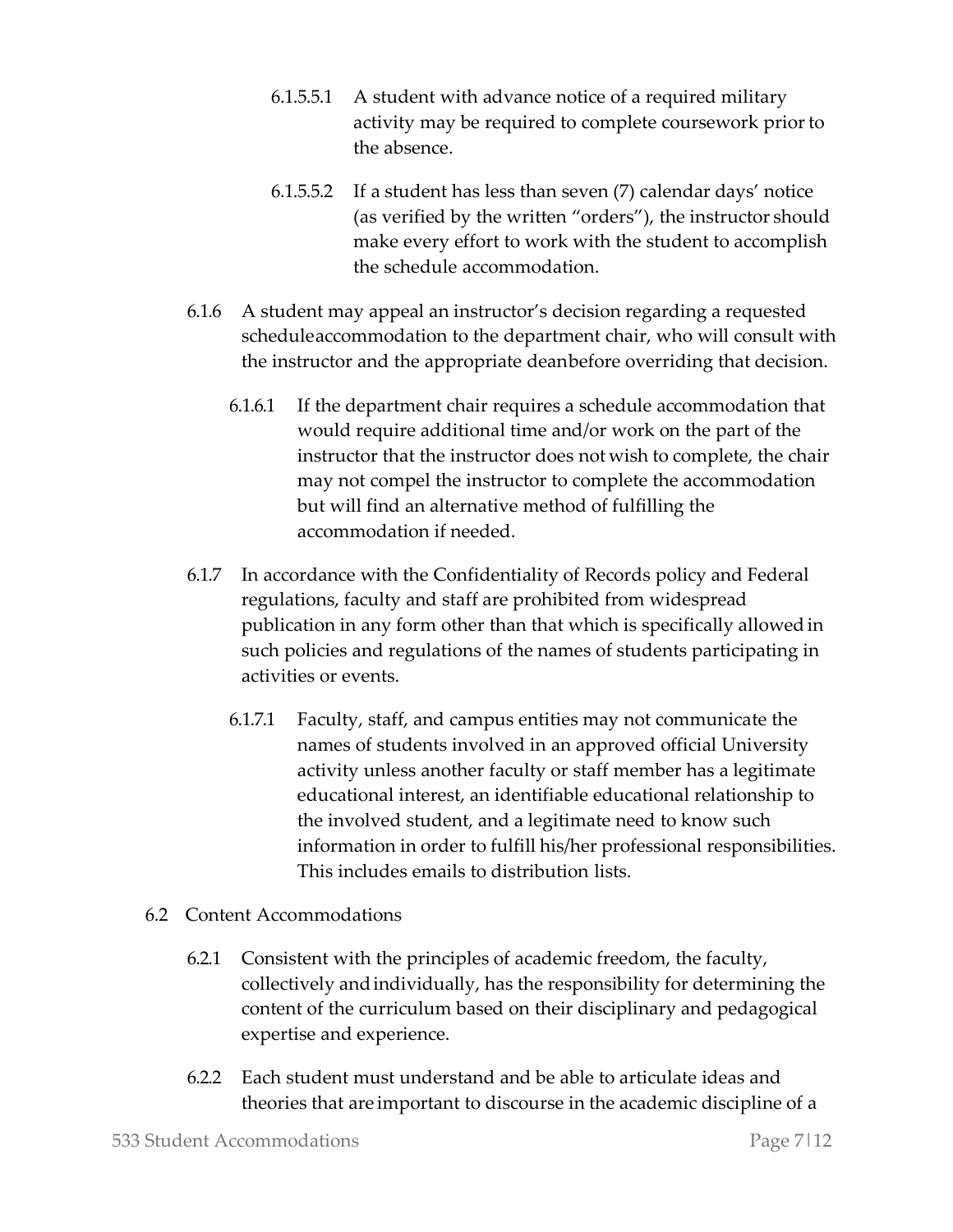course or program, even if those theories conflict with personal opinions or beliefs.

- 6.2.2.1 Personal disagreement with these ideas and theories, or the implications thereof, is not sufficient grounds for requesting a content accommodation, and accommodations requested onsuch grounds will be denied.
	- 6.2.2.1.1 The University recognizes that a student's sincerely held core beliefs may conflict with some requirements of courses, programs, or majors, and agrees to work within the bounds of this policy to accommodate such beliefs, acting in good-faith andwith reasonable consideration.
- 6.2.2.2 In addition to other syllabi content, as a courtesy to students, faculty are encouraged to include in their syllabi a description of course content or requirements reasonably anticipated toconflict with student sincerely held core beliefs. Faculty are further encouraged to include in their syllabi suggested alternatives, if any, within the course or program that may avoid such anticipated conflicts.
	- 6.2.2.2.1 A faculty member may find it useful to include an explanation of the reason behind the selection and inclusion of such material and its relationship to the course outcomes so a student may make an informed decision about his/her ability to undertake the intellectual and personal challenge the course or program requirement may represent.
	- 6.2.2.2.2 A faculty member is not obligated to include these elements in their syllabi, as it can be difficult to anticipate what content may conflict with the varied beliefs of a diverse student population.
- 6.2.2.3 A student has the responsibility to address a perceived conflict with his/her sincerely held core beliefs within two weeks of the earlier date:
	- 6.2.2.3.1 Being given information about course content or requirements that conflict with the student's sincerelyheld core beliefs.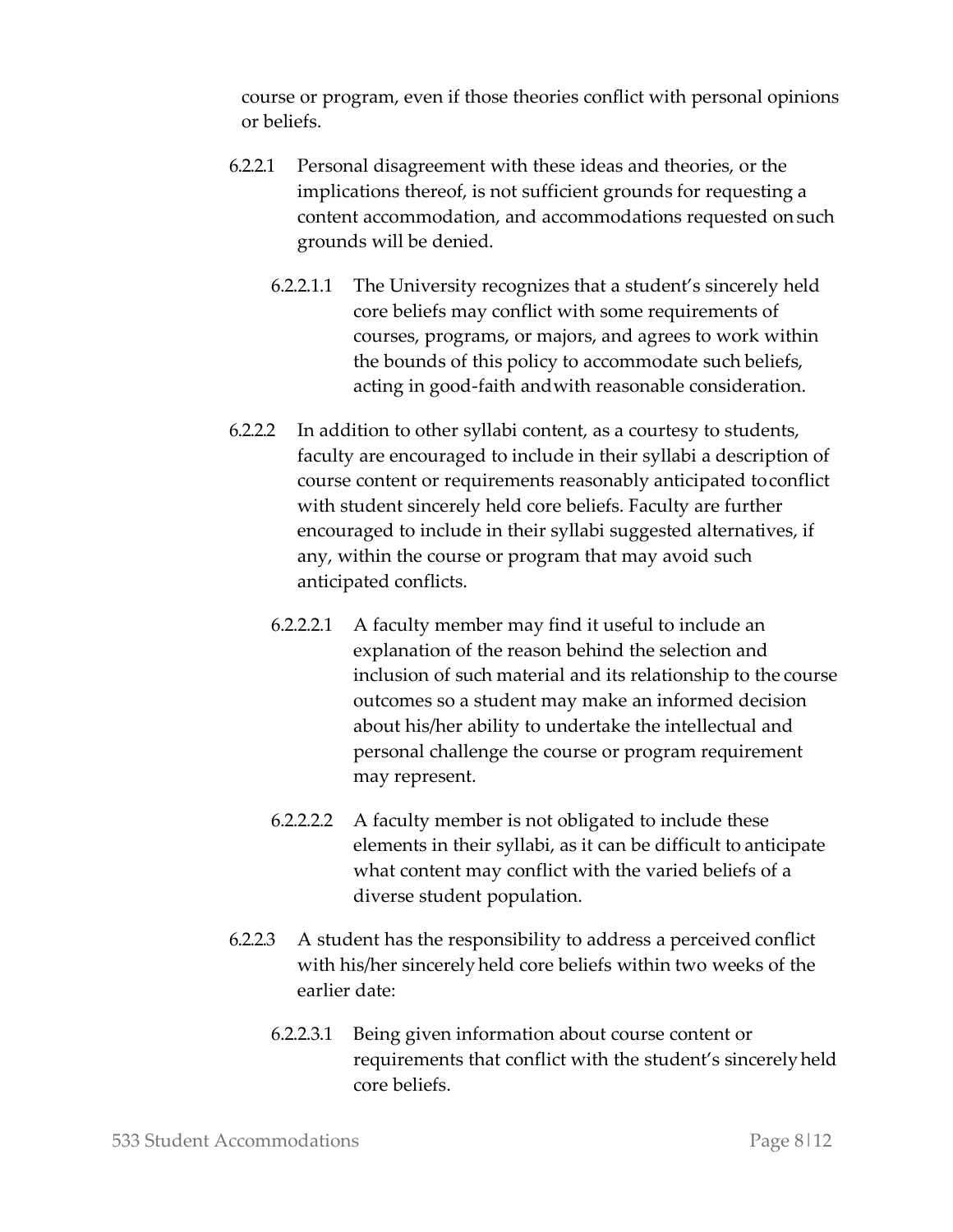- 6.2.2.3.2 Encountering course content or requirements that conflict with the student's sincerely held core beliefs.
- 6.2.2.4 If a student believes there is such a conflict, the student may choose to drop the course, or may proceed in seeking an accommodation with the understanding that faculty members have no obligation to alter or eliminate any content or requirements that conflict withthe student's sincerely held core beliefs.
	- 6.2.2.4.1 With this understanding, a student may request a content accommodation from the faculty member.
	- 6.2.2.4.2 Faculty members are encouraged to respond to student requests with reasonable consideration.
- 6.2.2.5 A request for a content accommodation must be made inwriting to the faculty member, with the student providing a copy of the request to the department chair at the same time.
	- 6.2.2.5.1 The request must articulate the burden the course content or requirement would place on the student's sincerely held core belief.
	- 6.2.2.5.2 The faculty member has no obligation to grant or respond to such requests, but is encouraged to act reasonably and with thoughtful consideration in addressing student requests and concerns.
	- 6.2.2.5.3 Faculty members who decide a content accommodation is appropriate may do so only if another reasonable meansof satisfying the curricular/program requirement is available and only if that alternative is fully appropriate for meeting the course and program objectives.
- 6.2.2.6 Faculty will not be arbitrary, capricious, or discriminatory in granting or denying a request for a content accommodation.
- 6.2.2.7 If a student's request for a content accommodation is denied by a faculty member, the student may appeal that denial. The basis for such an appeal is limited to determining if the denial is arbitrary, capricious, or discriminatory and if the required course content for which an accommodation was requested is a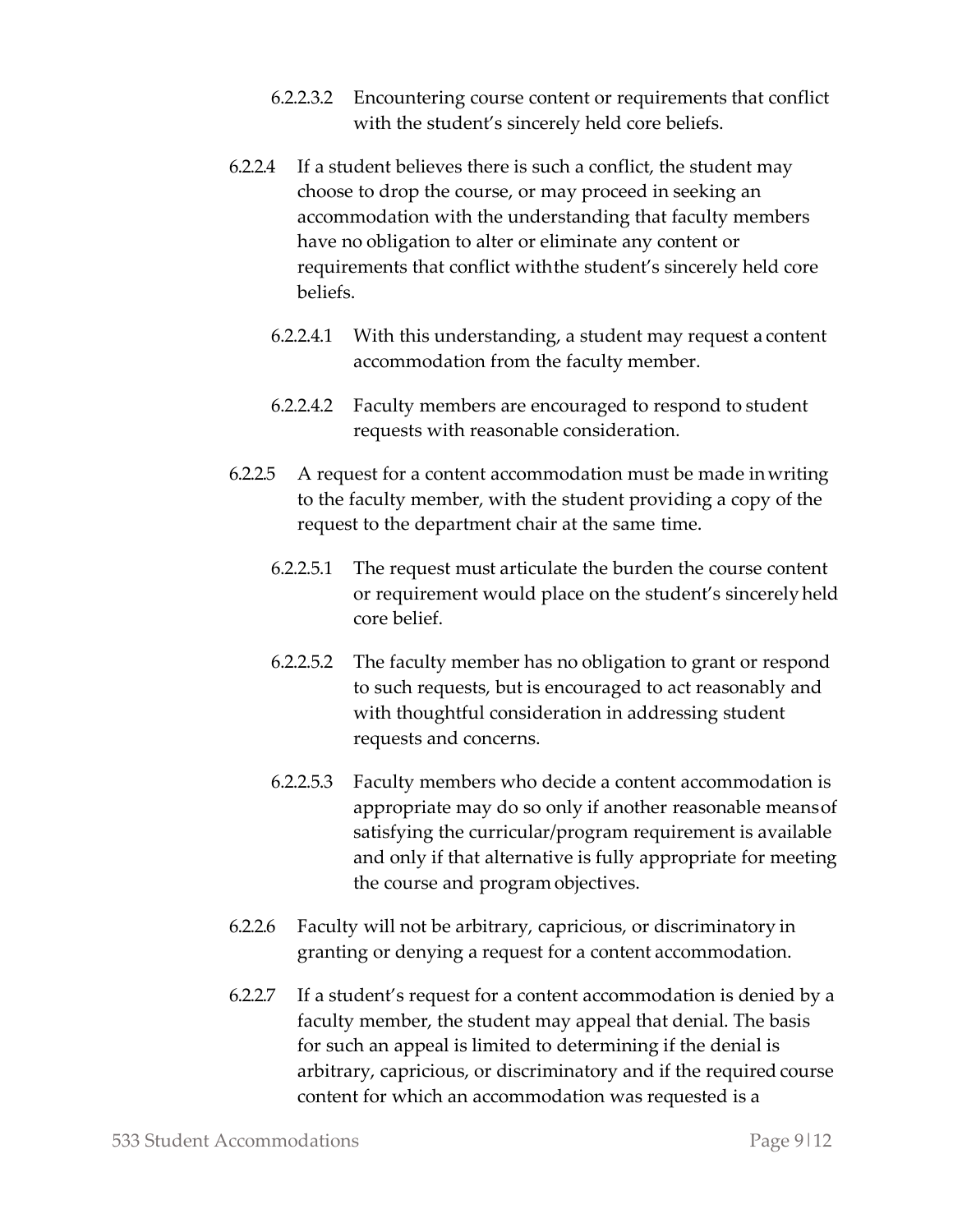reasonable and pedagogically sound manner of fulfilling course and program learning outcomes.

- 6.2.2.7.1 As a first level of appeal, the student may solicit the aid of the responsible department chair to discuss the merits of the requested accommodation with the facultymember.
- 6.2.2.7.2 If the student feels that the discussion with the chair did not fulfill the intent of this policy, s/he may submit a formal Academic Appeal in accordance with the Student Rights and Responsibilities Policy.
- 6.2.2.7.3 A faculty member who is not satisfied with a department chair's decision may appeal to the Dean. A facultymember who wishes to appeal a Dean's decision may submit an appeal to the Academic Appeals Committee or may submit a grievance under the University's Grievance Procedure.
- 6.2.3 Because different criteria apply to each course and because faculty members' course requirements and expectations differ, accommodations granted by a faculty member in one course will not affect decisions made by that faculty member in other courses, or by other faculty members in the same or other courses or sections.
- 6.3 Disability Accommodations
	- 6.3.1 Under the guidelines of the Rehabilitation Act of 1973 and the Americans with Disabilities Act (ADA), the University is obligated to provide reasonable accommodations to students with disabilities to enable them to fully participate in all University programs, services, and activities. The accommodation must be an appropriate academic adjustment and must NOT:
		- 6.3.1.1 Create a substantial change in the essential element of the course or program curriculum.
		- 6.3.1.2 Create the demand for a substantial alteration in the manner of offering goods and services.
		- 6.3.1.3 Create or pose a risk of significant harm to any otherindividual.
		- 6.3.1.4 Create an undue financial or administrative burden for the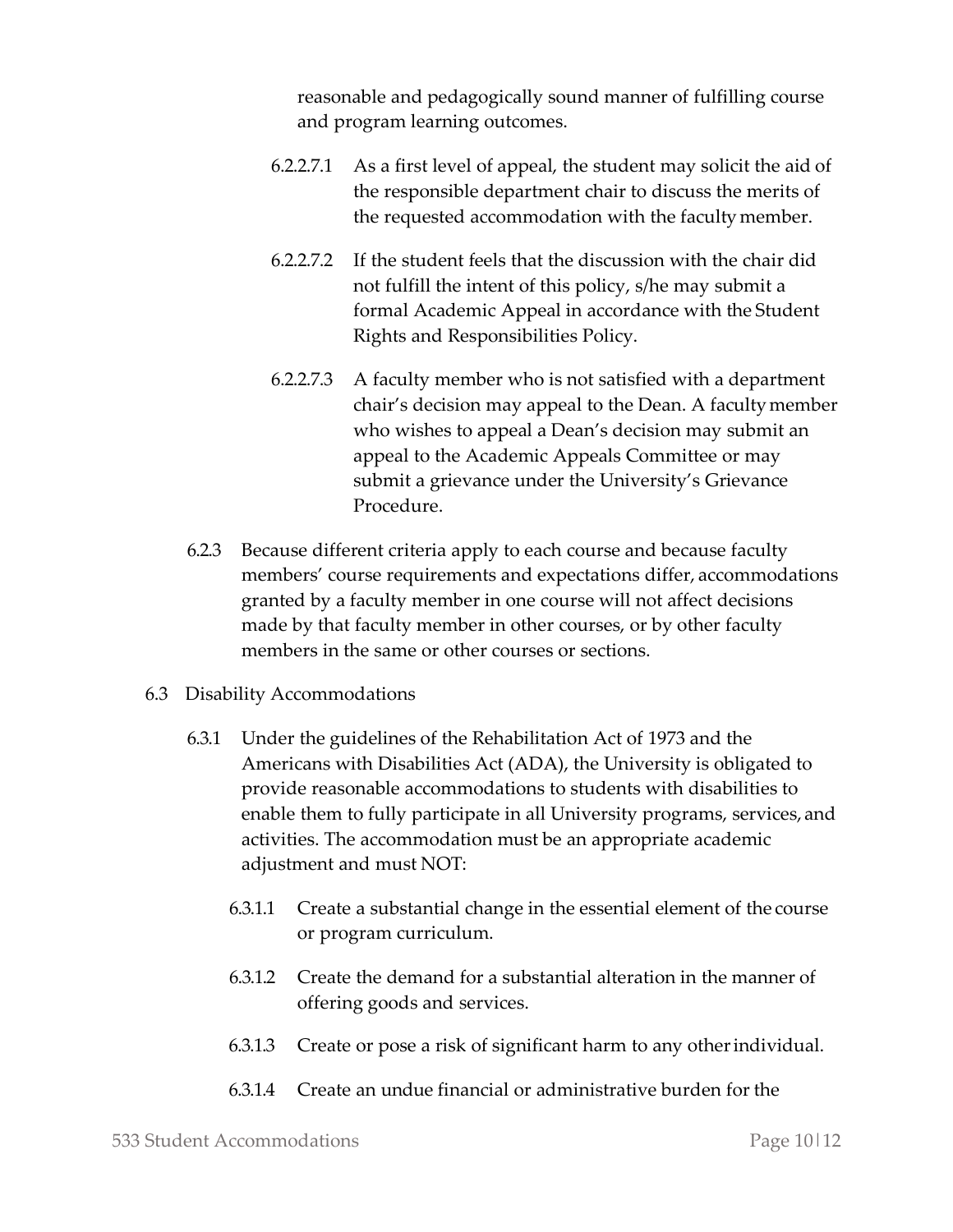institution.

- 6.3.2 Faculty members are required to inform students in course syllabi of the availability ofand procedure for requesting accommodations based on a disability and that course materials can be made available in alternative format with prior request.
- 6.3.3 Faculty members must direct all requests for disability accommodations to the DSU Disability Resource Center(DRC).
	- 6.3.3.1 A faculty member has the responsibility to ask for DRC verification when a student requests an accommodation in his/her course or program.
		- 6.3.3.1.1 The faculty member may discuss the requested accommodation with DRC staff.
	- 6.3.3.2 A faculty member may have private discussions with a student regarding disability issues and must maintain confidentiality about any information related to a student's disability disclosed by a student or a DRC staff member. A faculty member may not request information about a student's specific disability.
	- 6.3.3.3 A faculty member may not make accommodations for a student's disability without prior approval with the DRC.
	- 6.3.3.4 If a faculty member makes a disability accommodation for any student without a written request from the DRC, all students in that course must be offered the same accommodation.
- 6.3.4 A faculty member must require that a student with a disability meet the same academic standards as peers in the course.
- 6.3.5 A faculty member has a responsibility to provide in a timely manner a reasonable accommodation requested through the DRC that does not impact an essential student-learning outcome of a course or program.
	- 6.3.5.1 If a faculty member believes an accommodation requested through the DRC is unreasonable as detailed in the Faculty Rights & Responsibilities policy or if it impacts an essential student-learning outcome of a course, the faculty member should immediately inform his/her chair and dean.
		- 6.3.5.1.1 In such cases, the chair and/or dean will work with the